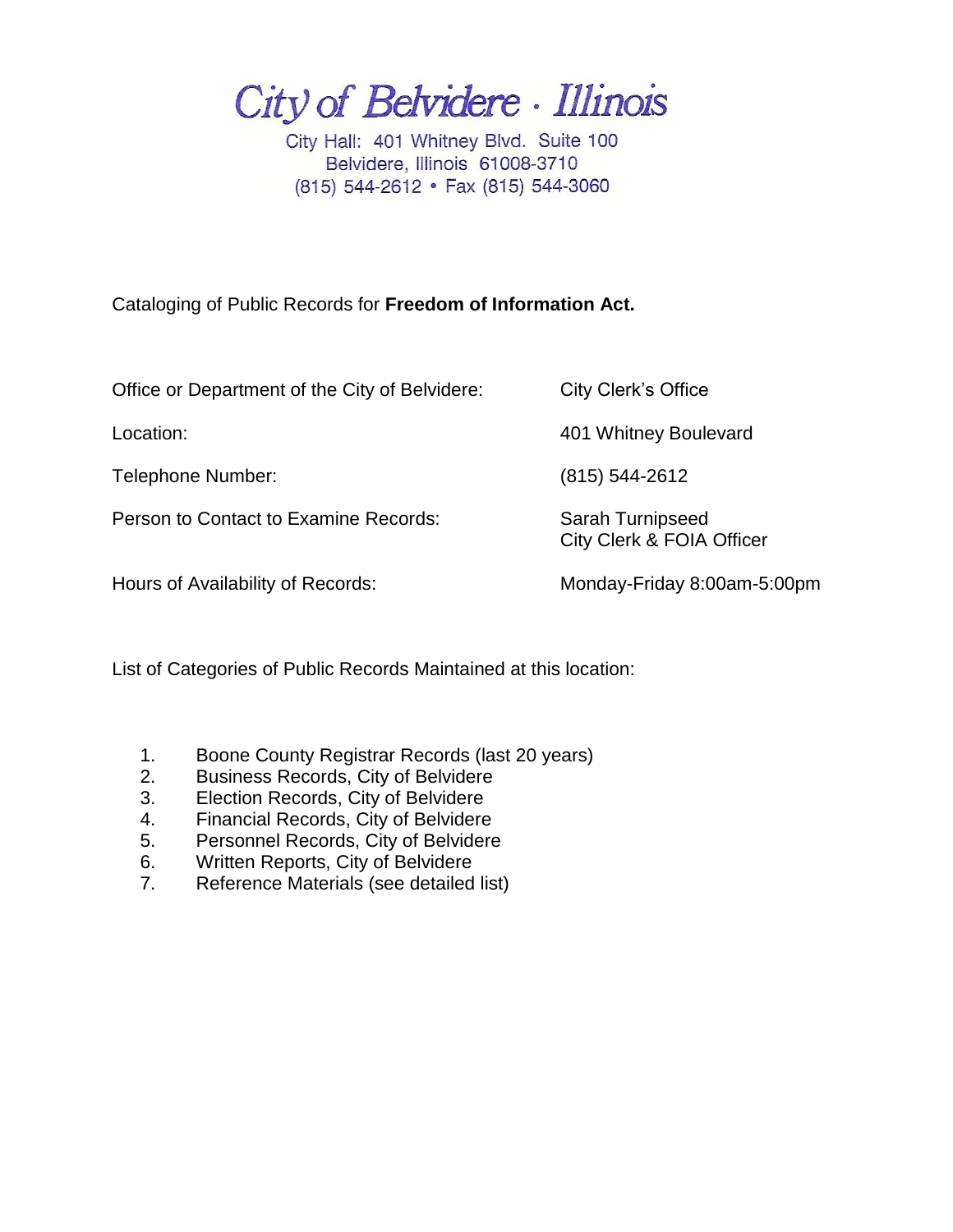### BOONE COUNTY REGISTRAR RECORDS REGISTRATION DISTRICT NO. 4.0

- 1. Birth & Death Certificates (exempt)
- 2. Burial Permit Records
- 3. Vital Records Act Rules and Regulations
- 4. Registrar's Digests (Vital Records Newsletters)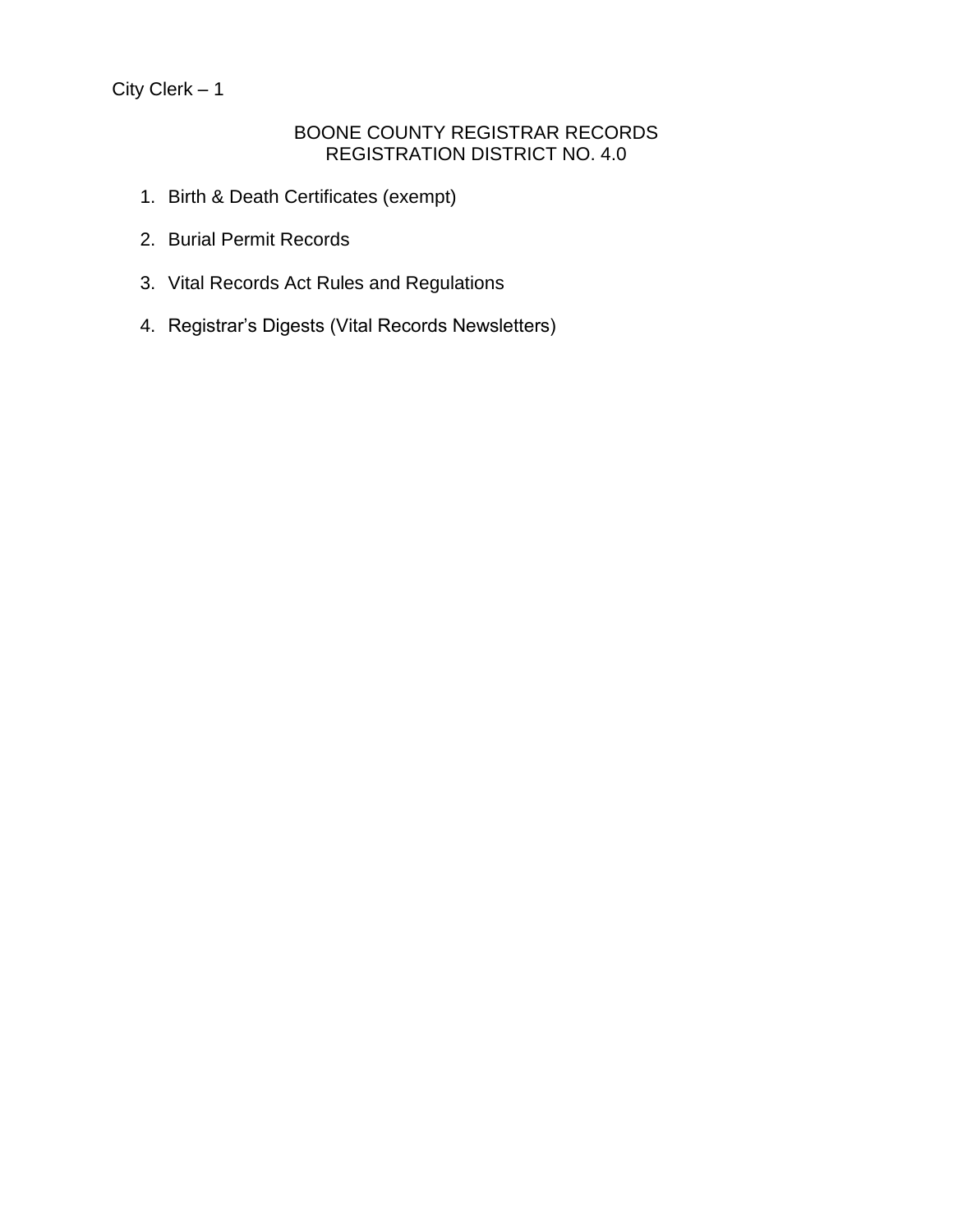### BUSINESS RECORDS

- 1. Bid Specifications
- 2. Business License Files
	- a. Background Checks (exempt)
	- b. Secondhand Stores
	- c. Home Occupation
	- d. Taxi
	- e. Other
- 3. City Contracts and Agreements
- 4. Deeds of City Properties, Real Estate Transactions
- 5. General Information Files
	- a. Federal Revenue Sharing
	- b. Motor Fuel Tax
	- c. Other
- 6. Grant Applications and Files
- 7. Insurance
	- a. All Policies
	- b. All Claim Files
		- Health Insurance (exempt) Workman's Comp. **Property Liability**
- 8. Legal Actions (Lawsuits, etc.)
- 9. Legal Notices
	- a. Meeting Notices
	- b. Hearing Notices
	- c. Certificates of Publication
- 10.Permits
	- a. Charitable Solicitation
	- b. Parade
	- c. Other
- 11.Policies Adopted by City Council
	- a. Purchase Order
	- b. Affirmative Action
	- c. Other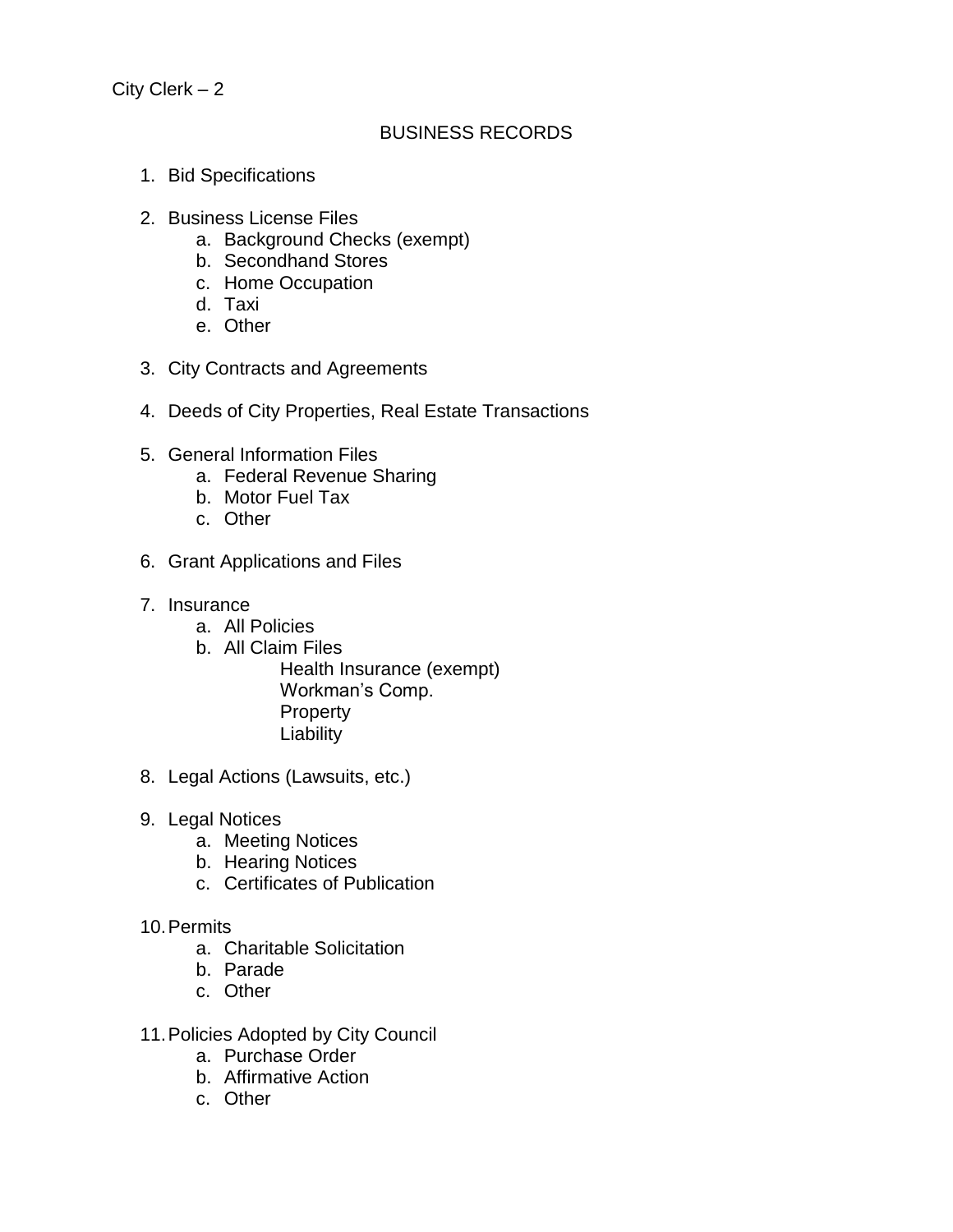## City Clerk – 2 BUSINESS RECORDS, CONTINUED

# 12.Property Inventory Records and Reports

- a. Real Property
- b. Vehicles
- c. Equipment and Furnishings
- 13.Rules/Regulations for Fire & Police Commission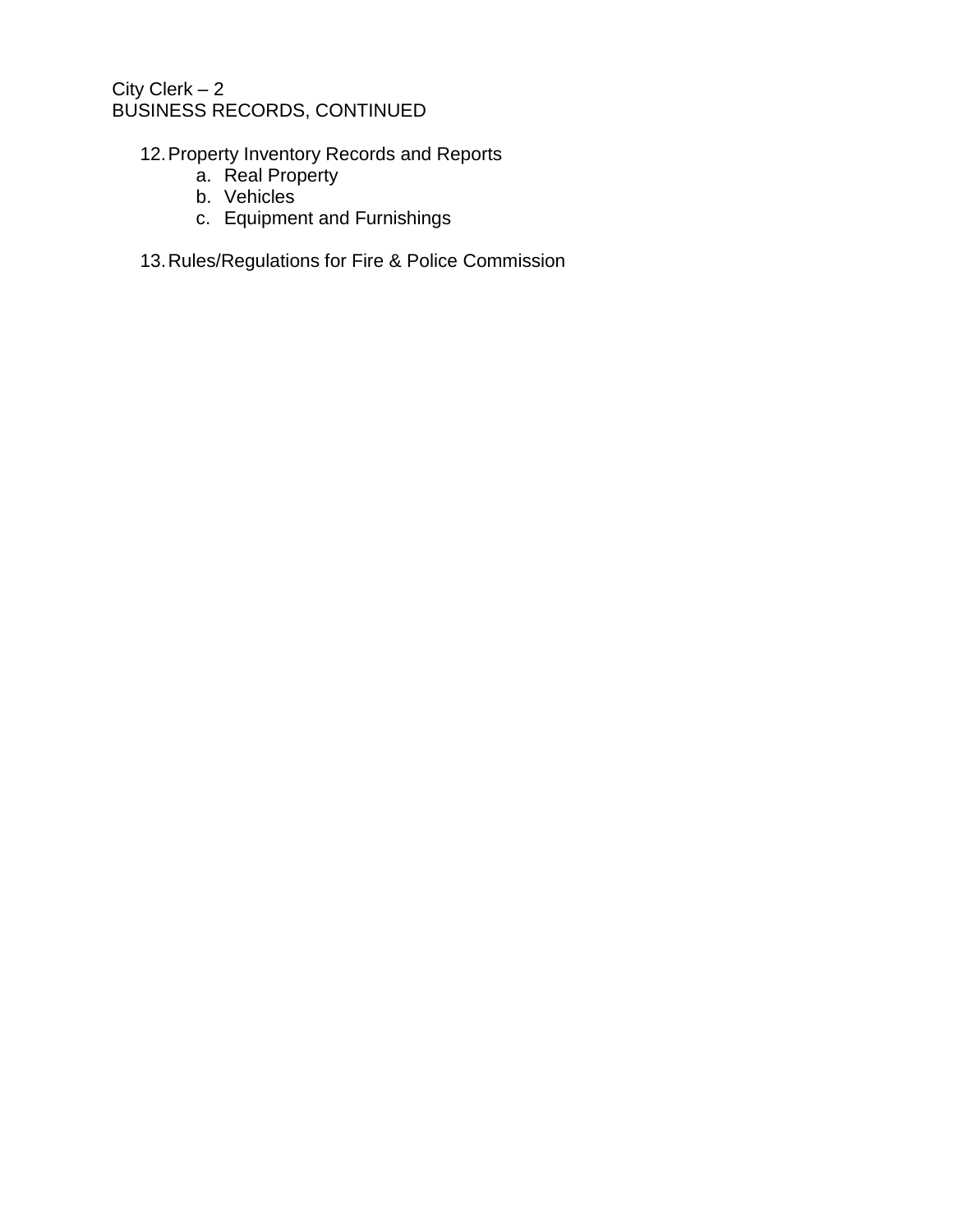## ELECTION RECORDS

- 1. Petitions/City Elections
- 2. Tally Sheets/City Elections
- 3. Sample Ballots/City Elections
- 4. Election Laws Handbook
- 5. Election Consolidation Handbook
- 6. Correspondence from State Board of Elections
- 7. Calendar for each semi-annual election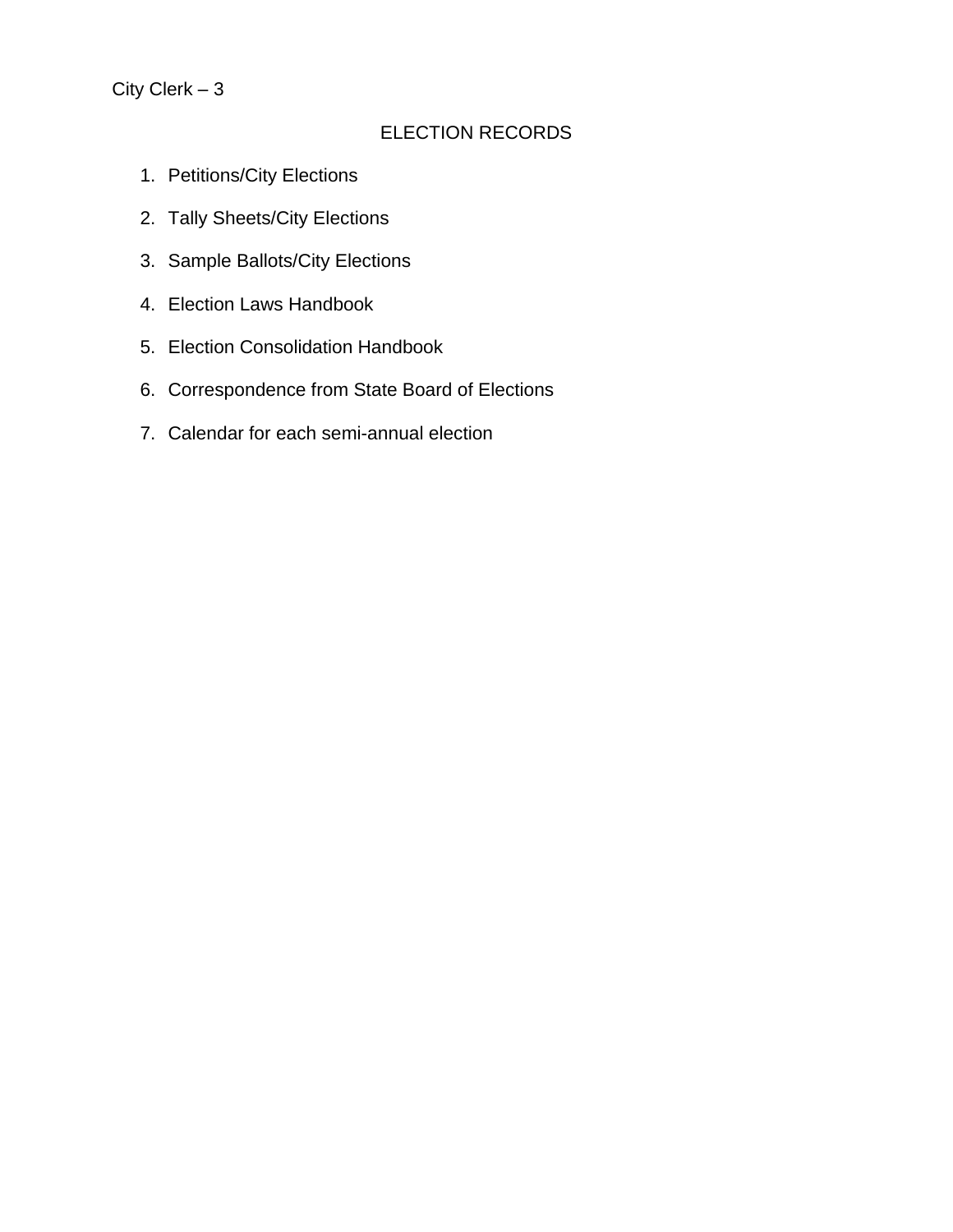#### FINANCIAL RECORDS

- 1. Annual Audit All Funds
- 2. Appropriation Ordinance
- 3. Bills Payable Monthly Reports
- 4. Bond Records
- 5. Budgets for all City Departments
- 6. List of Business License fees
- 7. Cancelled Checks, Bank Statements, Deposit Tickets All Funds
- 8. Copies of all Checks All Funds
- 9. Investment Records
- 10.Invoices General and Special Funds
- 11.Ledgers, Cash and General All Funds
- 12.Payroll Records
- 13.Police & Fire Pension Fund Records
- 14.Purchase Orders
- 15.Receipts for Revenue
- 16.Revenue Reports
	- a. Building Department Yearly Report
	- b. Treasurer Report
	- c. Water/Sewer Revenue Report
	- d. General Fund Report
- 17.State Tax Records
	- a. Sales Tax
	- b. Income Tax
	- c. Replacement Tax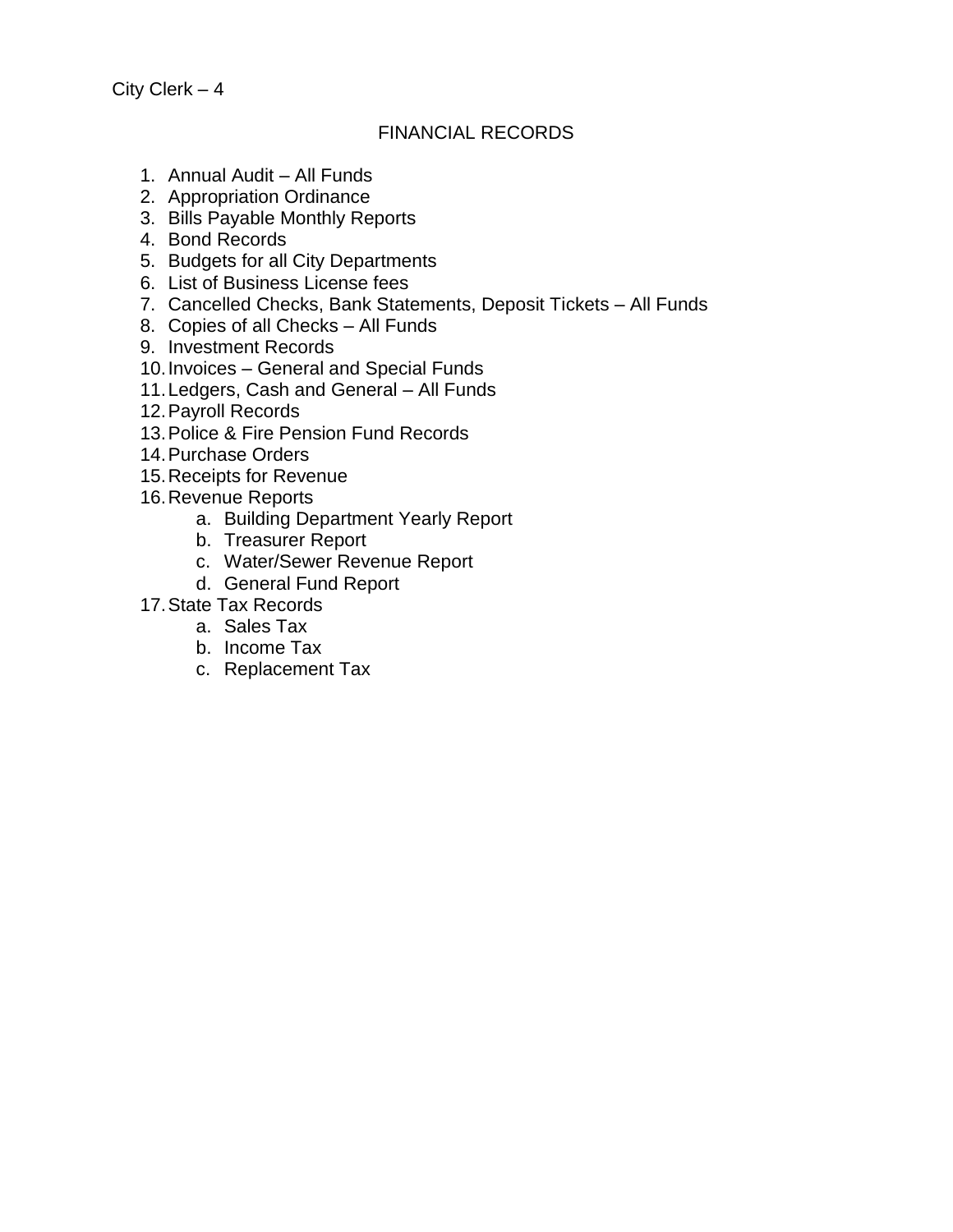### PERSONNEL RECORDS

- 1. List of Employees, Salary, Date of Hire, etc.
- 2. Illinois Municipal Retirement Fund Records
- 3. Health Insurance Claims and Records (exempt)
- 4. Payroll Records
	- a. Time Sheets
	- b. Data Processing Records
	- c. Documentation for Salary Increases, Benefits, etc.
	- d. Overtime Records
	- e. Longevity Records
- 5. Personnel Data Card File Present & Terminated Employees (exempt)
- 6. Personnel Files Present & Terminated Employees (exempt)
- 7. Resignation Letters
- 8. Reports Submitted by City
	- a. Income Tax
	- b. I.M.R.F.
	- c. Social Security
	- d. Unemployment
- 9. Unemployment Claims, Records
- 10.Vacation & Sick Leave Reports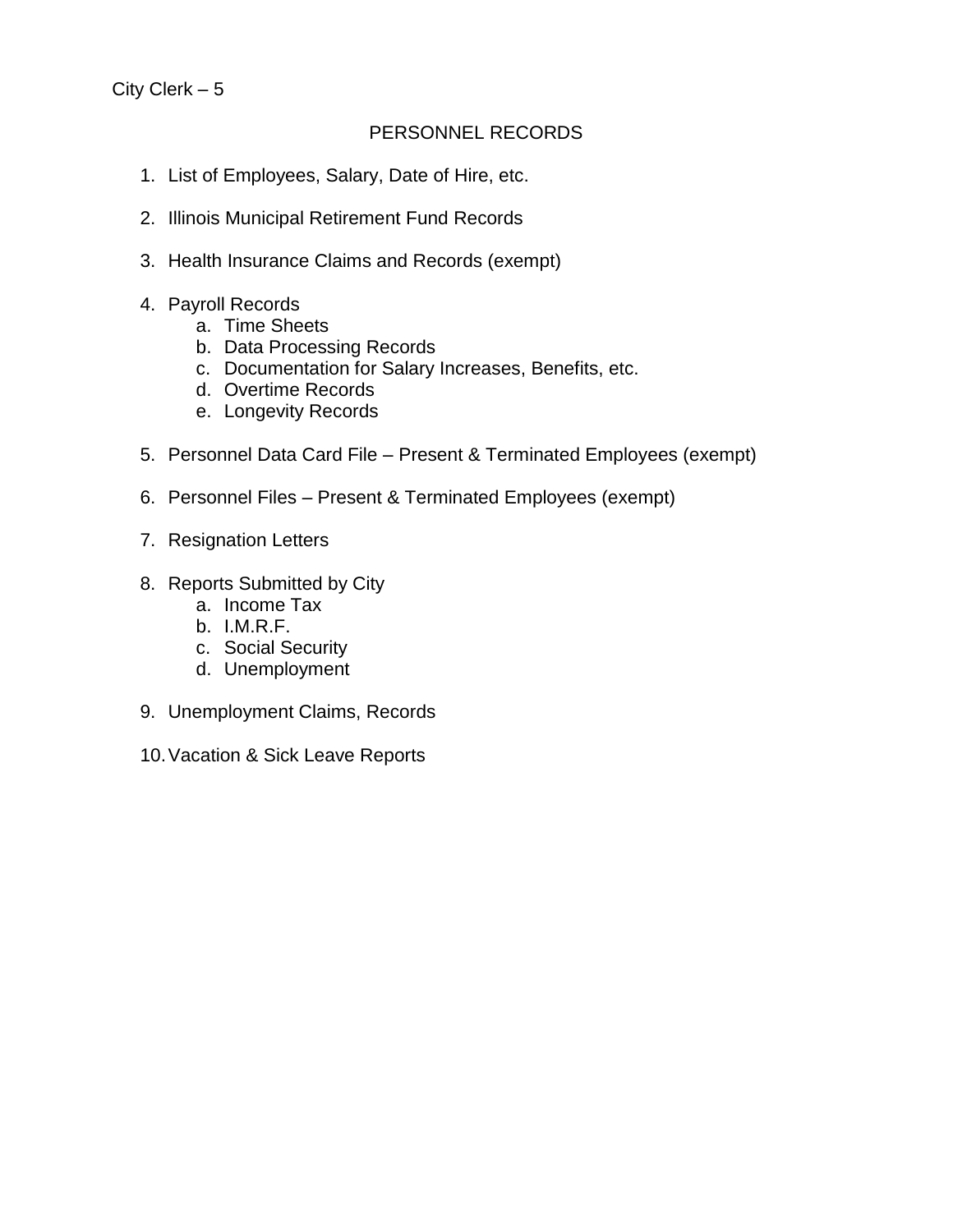## WRITTEN REPORTS

- 1. All City Departments and Officers
- 2. Correspondence Received by City
- 3. Correspondence Sent by City
- 4. Minutes of All Meetings
	- a. City Council
	- b. Boards and Commissions
	- c. Committee of the Whole
- 5. Municipal Code City of Belvidere
	- a. Copies of all Codes (Building, Fire, etc.) referenced in Municipal Code
- 6. Ordinances Passed by City Council
- 7. Resolutions Adopted by City Council